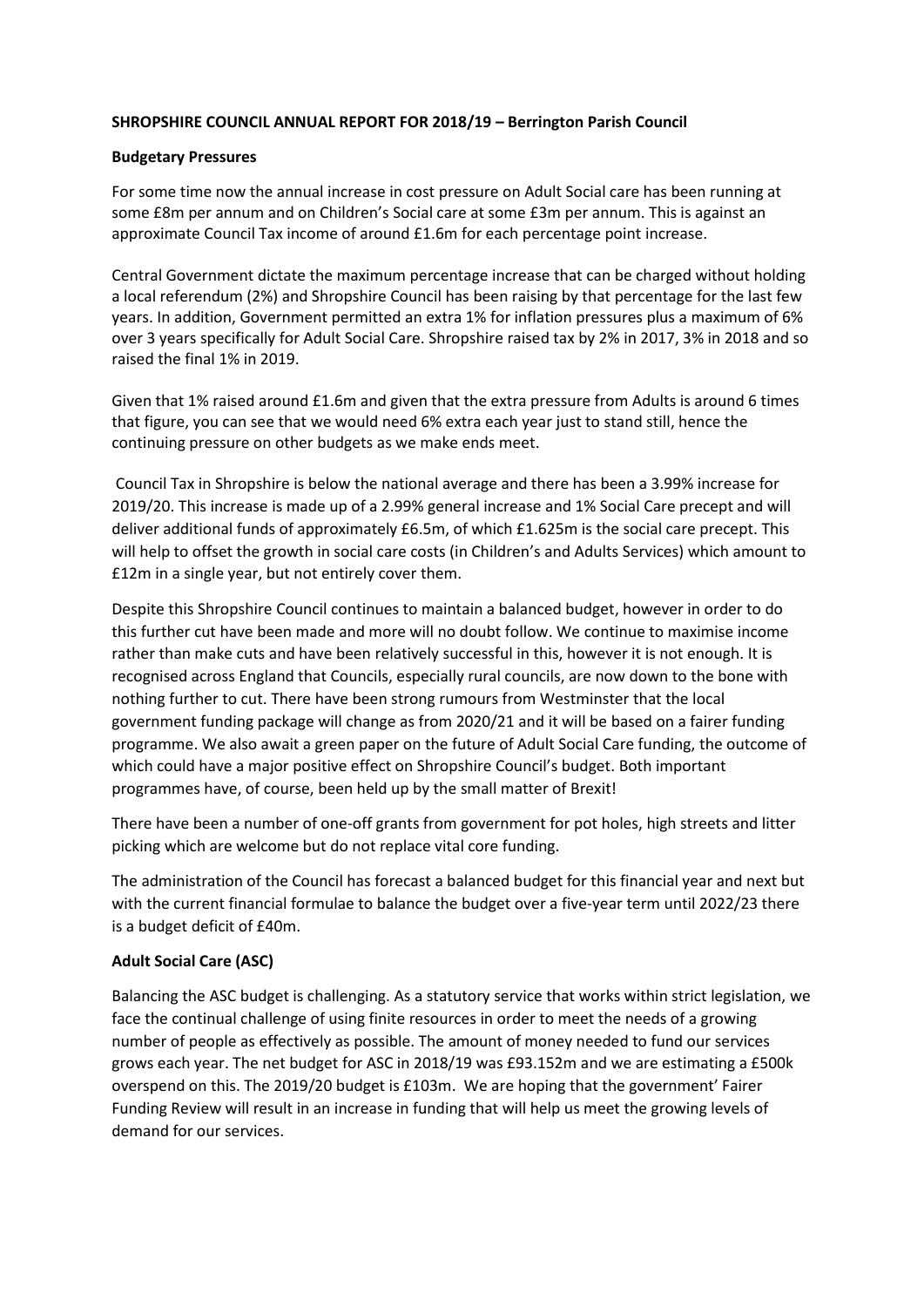Shropshire's Adult Social Care is high-performing and delivers services at a cost that is lower than that of other local authorities. Our performance is measured in several ways and an area that is of particular interest is how efficiently and effectively we support people to safely come home from hospital and continue to live there without having to go back into hospital. We work very hard to do this and have very low numbers of what is called 'delayed transfers of care'.

# **Children's Services**

- **Children's Services Gross budget is £187m**, however £89m of this is ringfenced for schools (DSG).
- 2019/20 Gross Budget for Children's Services excluding Schools = £89.4m
- **2019/20 Net Budget for Children's Services excluding Schools = £50.0m**:
	- $\circ$  Children's Social Care = £30.4m (of Which £18.4m relates to Placements including Placements Staffing and Adoptions)
	- $\circ$  Early Help = £2.1m
	- $\circ$  Learning and Skills = £17.0m (of which £10.6m relates to Home to School Transport)
	- $\circ$  Other Staffing = £0.4m
	- o Central DSG = £0 net budget (£38.1m Gross Budget High Needs Block approx. £20m and Early Years Block £15m)

Looked After Children (LAC) figures increased by 49 children in the past 12 months just over a 30% increase on last year which in itself was a 30% increase on the previous year, average cost for a looked after child is roughly 45k per year which is an increase of approximately £2.25m which accounts for a large percentage of the £3m overspend shown in 2018/19.

### **Highways**

In the last financial year, on top of the base budget, we received additional grants from the Department for Transport of approx. £7milllion - this was spent on additional resurfacing works. The 2019/20 programme of work is being collated and programmed; once it is completed this information will be shared with the Local Member and affected Parish Council.

The Highways and Transport service has undertaken a major restructure; this new structure will go live [on 1st June 2019.](x-apple-data-detectors://0/) You may have different people working in your area now , updated contact information will be shared with you shortly.

Shropshire Council's Digital Transformation team have been working with Highways colleagues and have developed the MyShropshire portal which allows members of the public to report any issues from streetlights not working to potholes directly to us from an online portal. The account you have on MyShropshire logs all the enquiries raised but it also works with our Highway systems and at each stage of the process it will update the enquiry, so you know what's happened with it i.e. work ordered, work completed etc.

# **Local Plan Review**

We are now mid-way through the Local Plan review process with potential Hubs and Clusters identified, preferred sites published, and meetings have taken place with Parish Councils. The first round of consultation is now complete, and the Policy Team are currently reviewing the huge number of responses (thanks to all those who responded to the consultation). The next round of consultation will be towards the end of the year.